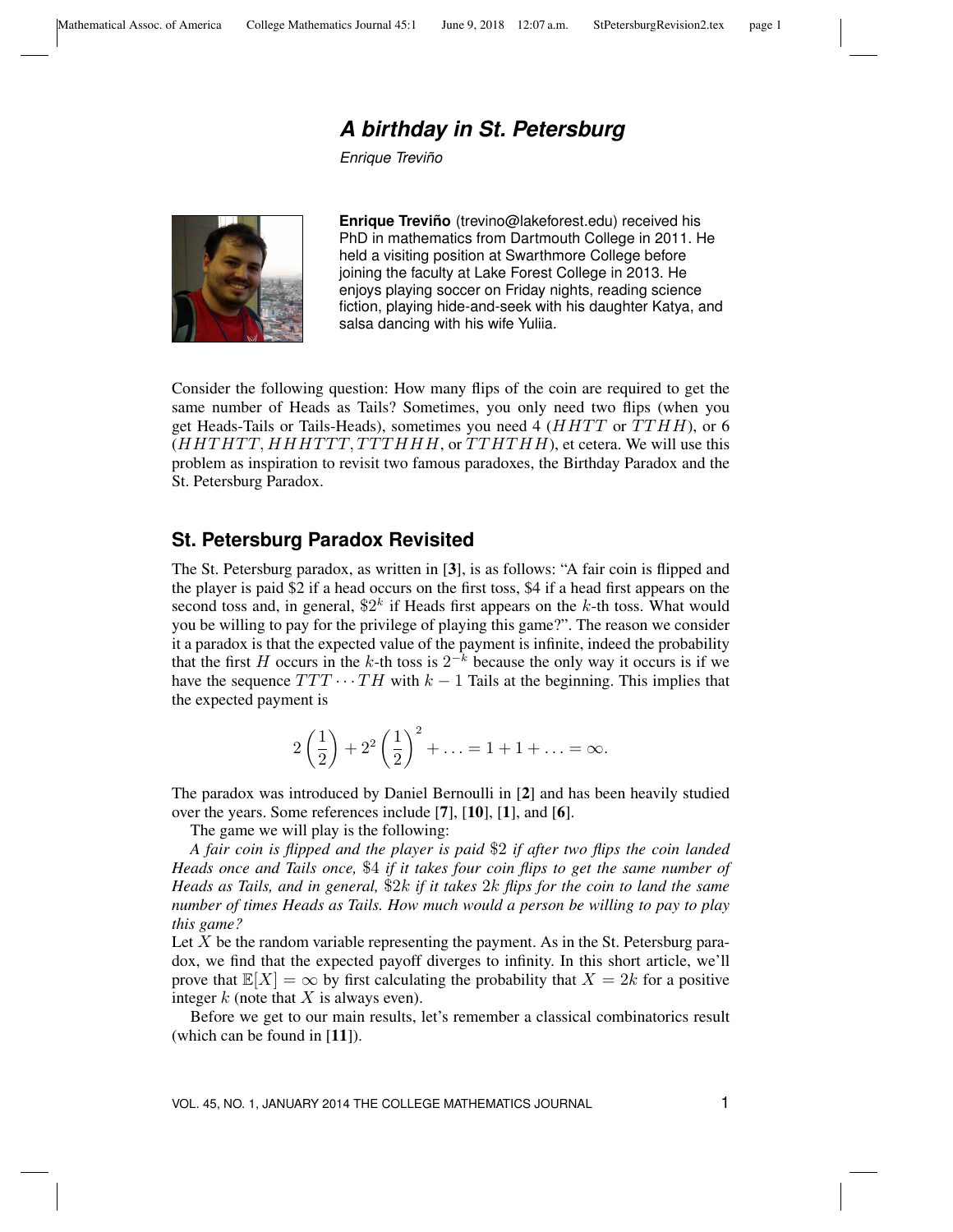*number:*

**Lemma 1.** *The number of paths from*  $(0,0)$  *to*  $(n,n)$  *using only unit steps to the right or up that don't go above the diagonal from*  $(0,0)$  *to*  $(n,n)$  *is the n-th Catalan* 

$$
\frac{1}{n+1}\binom{2n}{n}.
$$

We can use this lemma to prove the following theorem.

**Theorem 1.** *Let* k *be a positive integer. Then*

$$
\mathbb{P}[X=2k] = \frac{2}{4^k k} \binom{2k-2}{k-1}.
$$

*Proof.* Note that X represents the number of coin flips required to get the same number of Heads as Tails. Therefore, we want to figure out in how many ways we can get k Heads and k Tails without having the number of Heads equal the number of Tails happen beforehand. We can think of this as the number of paths from  $(0, 0)$  to  $(k, k)$  using only steps to the right ("Heads") and steps upwards ("Tails") which don't intersect the diagonal from  $(0, 0)$  to  $(k, k)$ . This is almost the situation of Lemma 1, however in this case we can't touch the diagonal, while the Lemma allows "touching" the diagonal as long as it's not crossed.

If the first coin flip is Heads, then we're at  $(1, 0)$ . To avoid touching the diagonal from  $(0,0)$  to  $(k, k)$ , a path must move from  $(1,0)$  to  $(k, k-1)$  but not cross the diagonal from  $(1,0)$  to  $(k, k - 1)$  (see Figure 1). But considering the subsquare of side-length  $k-1$  with vertices  $(1,0),(1,k-1),(k,0),(k,k-1)$  reveals that, by Lemma 1, the number of such paths is the  $(k-1)$ th Catalan number  $\frac{1}{k-1}$ k  $\sqrt{2k-2}$  $k-1$  $\setminus$ . Given that the first flip could be Tails, we multiply this number of paths by 2. Since there are  $2^{2k} = 4^k$  possible outcomes of flipping a coin 2k times, the formula for  $\mathbb{P}[X = 2k]$  follows.



**Figure 1.** Example of  $k = 4$ . The diagonal  $\overline{AB}$  is to be avoided, hence the diagonal  $\overline{CD}$  is not to be crossed.

**Remark.** This result is known as the "first return on a symmetric one dimensional random walk". Most proofs we found of this result (see [4], [5]) use generating functions. One proof that uses Catalan numbers can be found in [8].

2 **2 THE MATHEMATICAL ASSOCIATION OF AMERICA**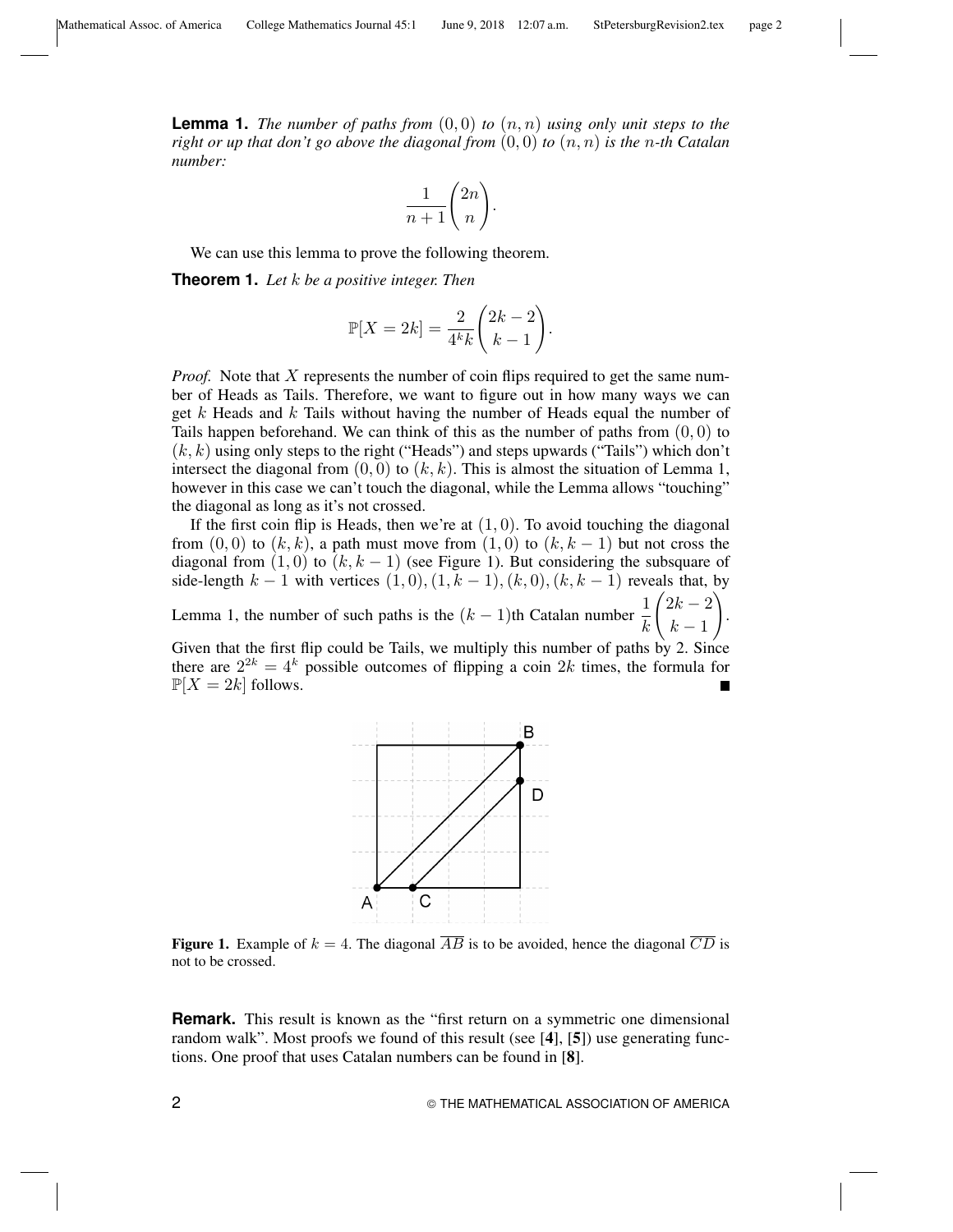Now note that we can express  $\mathbb{P}[X = 2k]$  as

$$
\frac{2}{4^k k} {2k - 2 \choose k - 1} = \frac{1}{4^{k-1}} {2k - 2 \choose k - 1} - \frac{1}{4^k} {2k \choose k},
$$

and so

$$
\sum_{k=1}^{\infty} \frac{2}{4^k k} {2k-2 \choose k-1} = \sum_{k=1}^{\infty} \left( \frac{1}{4^{k-1}} {2k-2 \choose k-1} - \frac{1}{4^k} {2k \choose k} \right).
$$

This is a telescoping sum, and the subtracted term goes to 0 by Stirling's formula, which states that  $n! \sim \left(\frac{n}{e}\right)$ m, and the subtracted term g<br> $\left(\frac{n}{e}\right)^n \sqrt{2\pi n}$ , and thus we have

$$
\sum_{k=1}^{\infty} \frac{2}{4^k k} \binom{2k-2}{k-1} = 1.
$$

This implies the following:

**Corollary 1.** *The probability that eventually the number of Heads will equal the number of Tails is 1. In other words, the probability that the process terminates is 1, which implies*  $\mathbb{P}[X = \infty] = 0$ .

**Remark.** This corollary was first proven by Pólya in [9] in a more general setting.

We are now ready to prove that our St. Petersburg variant game has infinite expected payout.

**Theorem 2.** *Let* X *be the number of coin flips it takes to get the same number of Heads as Tails. Then the expected value of* X *is*

$$
\mathbb{E}[X] = \infty.
$$

*Proof.* Since  $\mathbb{P}[X = \infty] = 0$ , the expected value of X is

$$
\mathbb{E}[X] = \sum_{k=1}^{\infty} (2k) \mathbb{P}[X = 2k] = \sum_{k=1}^{\infty} (2k) \frac{2}{4^k k} {2k - 2 \choose k - 1}
$$

$$
= \sum_{k=1}^{\infty} \frac{1}{4^{k-1}} {2k - 2 \choose k - 1} = \sum_{n=0}^{\infty} \frac{1}{4^n} {2n \choose n}.
$$

Since the sum of the 2*n*-th row of Pascal's triangle is  $4^n$ , and  $\binom{2n}{n}$  $\binom{2n}{n}$  is the biggest of the  $2n + 1$  terms in the *n*-th row of Pascal's triangle, then  $\binom{2n}{n}$  $\binom{2n}{n} \ge \frac{1}{2n+1} 4^n$ . Therefore

$$
\mathbb{E}[X] \ge \sum_{n=0}^{\infty} \frac{1}{2n+1} > \sum_{n=1}^{\infty} \frac{1}{2n} = \infty.
$$

VOL. 45, NO. 1, JANUARY 2014 THE COLLEGE MATHEMATICS JOURNAL 3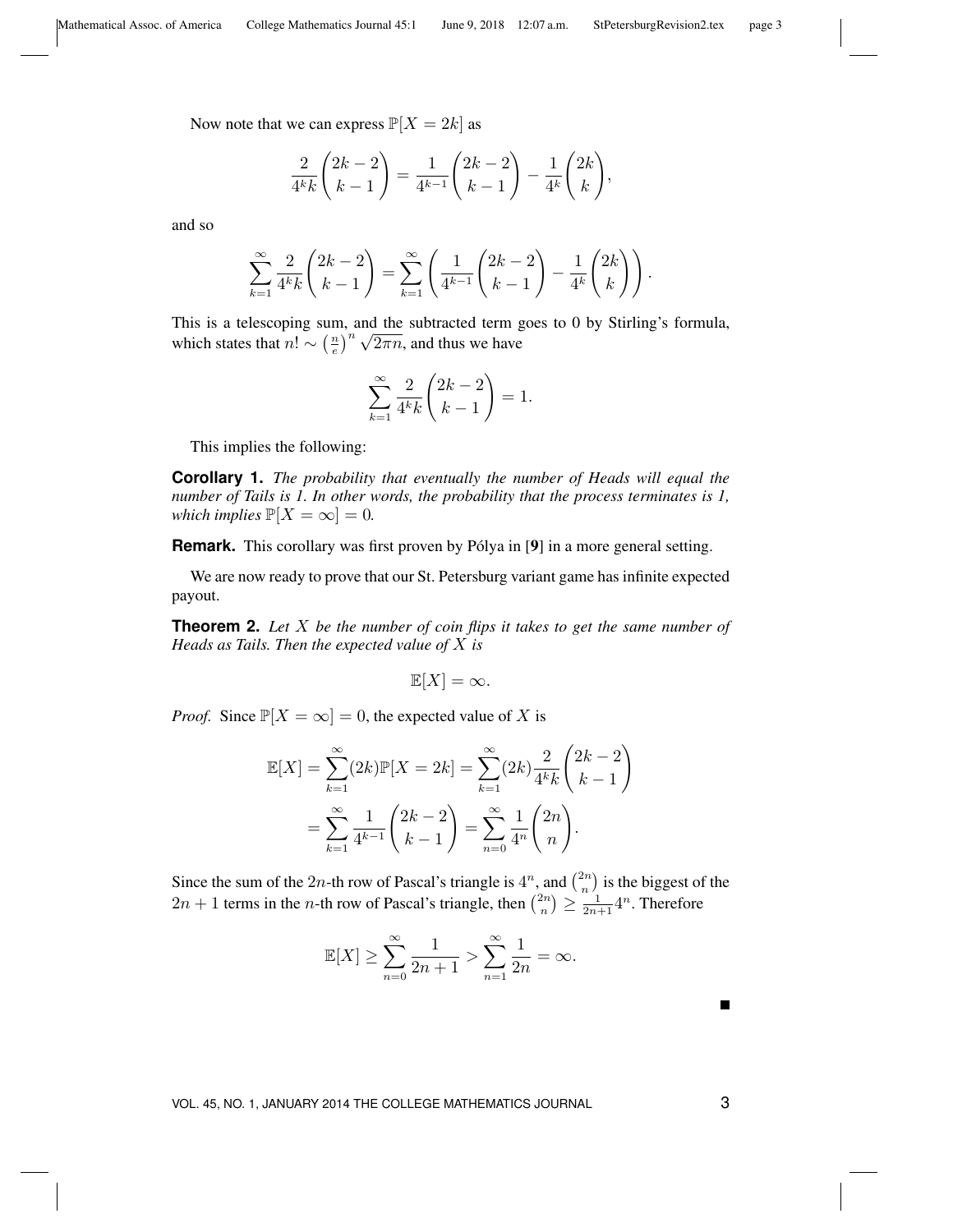## **Birthday Paradox Revisited**

Now suppose you have a class of  $n$  students and you ask each of them to flip a coin until they each have the same number of Heads as Tails. Consider the maximum among all of the students. As shown above, the expected number of coin flips for each student is infinite. However, in practice, the process will end. Anecdotal evidence suggests that the maximum number of coin flips (among the results for the students) is surprisingly large (generally in the hundreds) even in small classes (a dozen students). In this section we'll analyze this question.

We'll start by calculating the probability that at least one of the students flips a coin m or more times (we may assume  $m$  is even, since the number of coin flips is never odd when the game terminates). This probability is

$$
1 - \left(\sum_{k=1}^{\frac{m}{2}-1} \frac{2}{4^k k} \binom{2k-2}{k-1} \right)^n.
$$

Below is a table of values of the probability for a given  $m$  and  $n$ .

| $m \setminus n$ | 10     | 15     | 20     | 25     | 30     | 50     | 100    |
|-----------------|--------|--------|--------|--------|--------|--------|--------|
| 10              | 0.9590 | 0.9917 | 0.9983 | 0.9997 | 0.9999 |        | 1.     |
| 100             | 0.5675 | 0.7155 | 0.8129 | 0.8770 | 0.9191 | 0.9849 | 0.9998 |
| 1000            | 0.2257 | 0.3186 | 0.4004 | 0.4724 | 0.5357 | 0.7216 | 0.9225 |
| 10000           | 0.0770 | 0.1132 | 0.1481 | 0.1815 | 0.2136 | 0.3301 | 0.5512 |
| 100000          | 0.0249 | 0.0372 | 0.0493 | 0.0612 | 0.0730 | 0.1187 | 0.2232 |
| 1000000         | 0.0080 | 0.0119 | 0.0158 | 0.0198 | 0.0237 | 0.0391 | 0.0767 |

**Table 1.** Probability (rounded) that among n people someone flips a coin at least m times before they get the same number of Heads as Tails. For example, for a class of 30 students there is better than even chance that at least 1000 flips will be required for at least one student in order for the game to terminate.

The Birthday paradox is the surprising statement that you only need 23 people in a room so that the probability of two sharing the same birthday is at least 50%. We can adapt our coin flip game to this setting. In Table 2, we show the number of students  $n$ needed to have a better than even chance that one of them will flip the coin at least  $m$ times.

Therefore, from Table 2, we can see that you only need 9 students to make it more likely than not that one student will need to flip the coin at least 100 hundred times to get the same number of Heads as Tails.

Acknowledgment. I would like to thank Sugata Banerji for mentioning the programming exercise that inspired this paper. Also thanks to Carlos de la Mora, Paul Pollack and David Yuen for corrections and comments. Thanks to the anonymous referees for their helpful suggestions.

Summary. We consider a probability question and use it to revisit two famous paradoxes, the St. Petersburg paradox and the Birthday paradox.